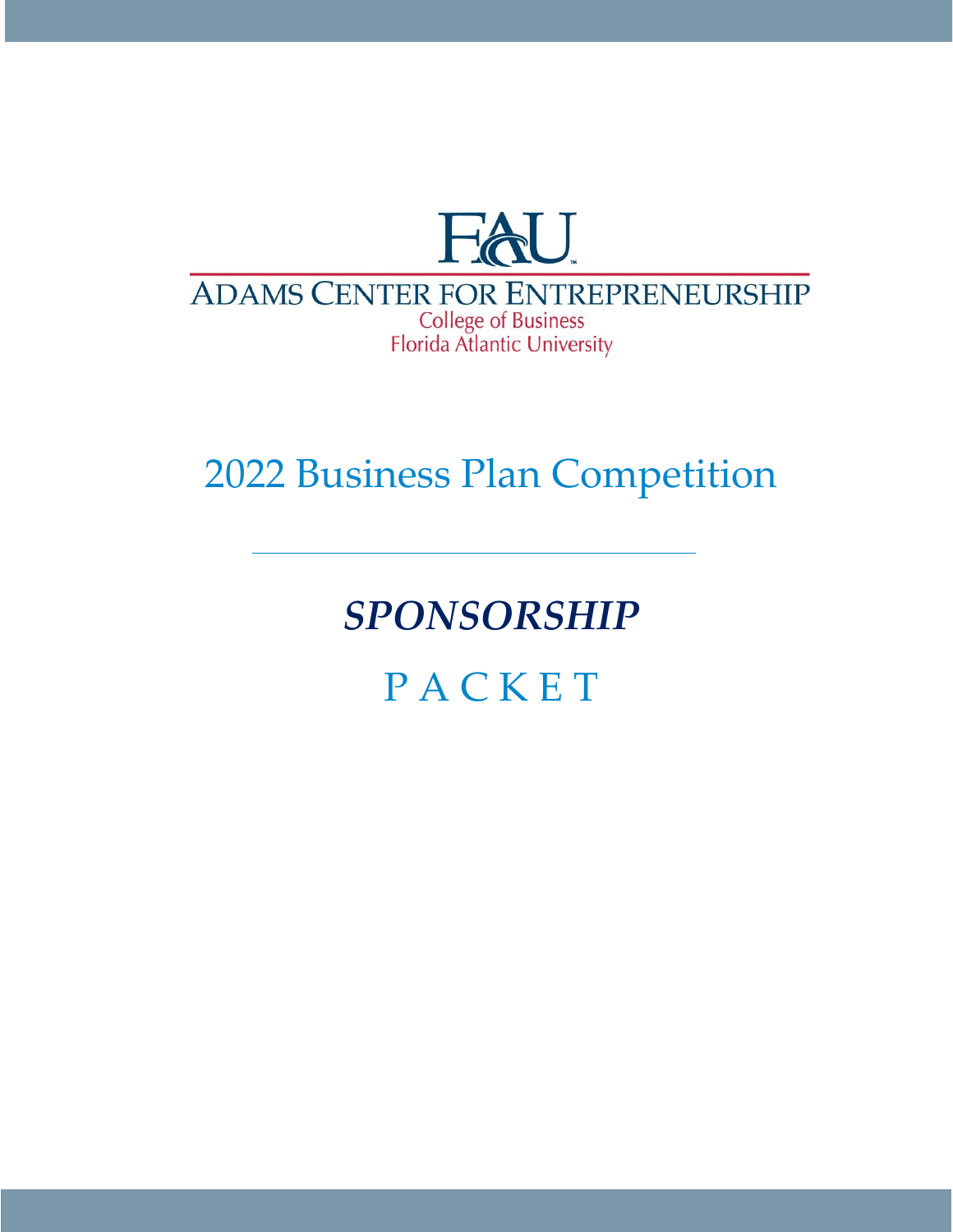## Program Dates

Below you will find the dates for each round that we require the selected judges to attend in order to ensure the participants get the best feedback possible in order for them to move forward.



**"PITCH SCRUB" 9:00 AM – 2:00 PM** 

*Friday, March 4, 2022 Practice Rounds*

**SEMI-FINALIST ROUND 9:00 AM – 2:00 PM** 

*Friday, March 25, 2022 Semi-Finalist Rounds*

#### **BUSINESS PLAN COMPETITION 8:30 AM – 2:30 PM**

*Wednesday, April 13, 2022*

*Finalist Rounds*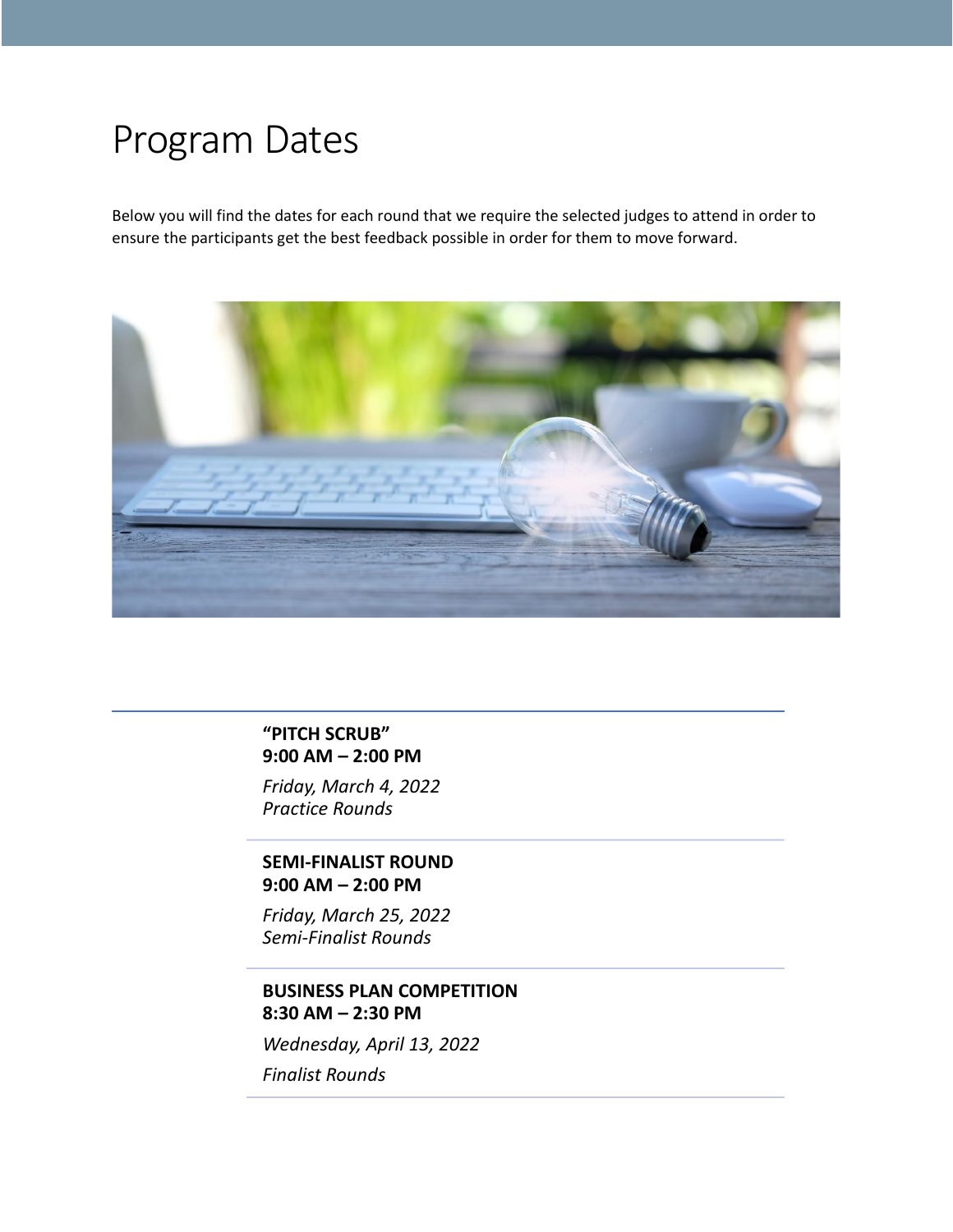# Sponsorship Levels

### **PLATINUM SPONSOR \$10,000**

- Sponsor the first place Business Plan winner name and announce the finalist
- Commercial/ad to play during judges' deliberation
- Football tickets to a desired 2022 football game (4 tickets)
- Logo displayed in program
- Logo displayed and linked in thank you email to attendees
- Position on judges' panel at the final competition
- Appear on The Shrimp Tank podcast as a guest
- (12) 30-second ads on The Shrimp Tank podcast spread out through 2022 2023
- Opportunity to participate in the Mentor program
- Reserved seating at **2022** competition (guidelines permitting 8 guests)
- Reserved table for **2022** luncheon (guidelines permitting 8 guests)
- Invitation to guest lecture in a College of Business Entrepreneurship or Management class
- Company tour for student project courses
- Logo placement on all BPC marketing materials and logo hyperlink from Adams Center website (over 4.8K clicks in the past 12 months)
- Prominent recognition in event press release to all FAU media outlets
- Priority pick of FAU interns (2)
- Bring marketing materials to **2022** competition (guidelines permitting)

#### **GOLD SPONSOR \$7,500**

- Sponsor the second place Business Plan winner name and announce the finalist
- Football tickets to a desired 2022 football game (2 tickets)
- Logo displayed in program
- Logo displayed and linked in thank you email to attendees
- Position on judges' panel at the competition
- Reserved seating at **2022** competition (guidelines permitting 6 guests)
- Reserved table for **2022** luncheon (guidelines permitting 6 guests)
- Logo placement on all BPC marketing materials and logo hyperlink from Adams Center website (over 4.8K clicks in the past 12 months)
- Priority pick for 1 FAU intern
- Bring marketing materials to **2022** competition (guidelines permitting)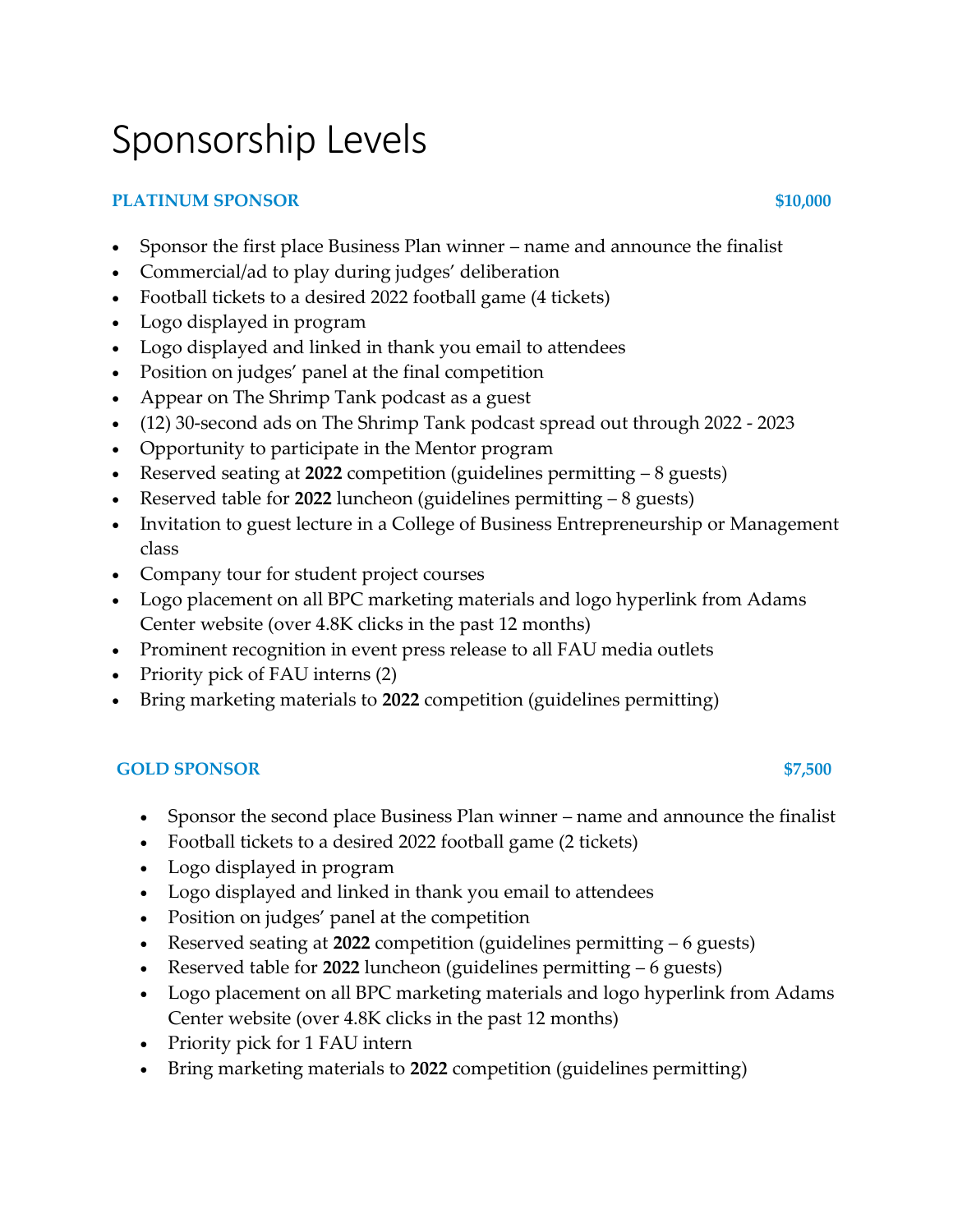#### **SILVER SPONSOR \$5,000 \$5,000 \$5,000 \$5,000 \$5,000 \$5,000 \$5,000 \$5,000 \$5,000 \$5,000 \$5,000 \$5,000 \$5,000 \$5,000 \$5,000 \$5,000 \$5,000 \$5,000 \$5,000 \$5,000 \$5,000 \$**

- Sponsor the third place Business Plan winner name and announce the finalist
- Reserved seating at **2022** competition (guidelines permitting 4 guests)
- Reserved table for **2022** luncheon (guidelines permitting 4 guests)
- Logo displayed in program
- Logo displayed and linked in thank you email to attendees
- Logo placement on all BPC marketing materials and logo hyperlink from Adams Center website (over 4.8K clicks in the past 12 months)
- Bring marketing materials to **2022** competition (guidelines permitting)

### **BRONZE SPONSOR \$2,500**

- Sponsor the People's Choice Award winner name and announce the finalist
- Reserved seating at **2022** competition (guidelines permitting 4 guests)
- Logo displayed in program
- Logo displayed and linked in thank you email to attendees
- Logo placement on all BPC marketing materials and logo hyperlink from Adams Center website (over 4.8K clicks in the past 12 months)
- Bring marketing materials to **2022** competition (guidelines permitting)

#### **COFFEE BREAK SPONSOR \$500.00**

- Logo displayed in program
- Logo on table tents displayed on the judges' table
- Ad presented during the rounds intermission
- Bring marketing materials and team member to speak at the **2022** competition (guidelines permitting)

### **Questions?** Call +1 **561-297-3653** or email **[adamscenter@fau.edu](mailto:adamscenter@fau.edu)**

A portion of your sponsorship is tax deductible. For IRS purposes, a receipt will be provided by the FAU Foundation.